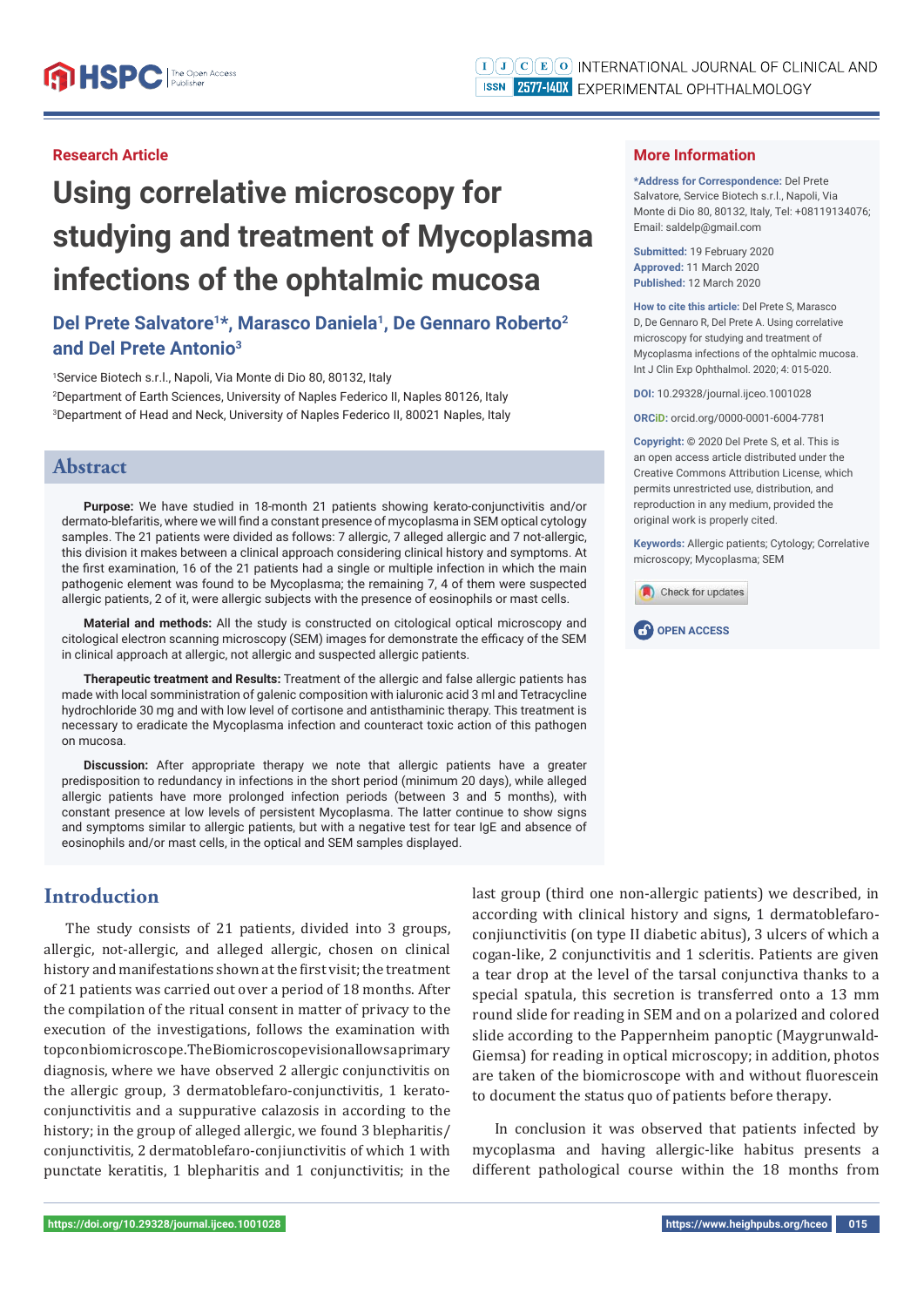

both allergic and non-allergic subjects. The citology in SEM on the removal of tears therefore becomes irrelevant in the distinction of the inflammatory-infection focus, strongly supporting clinical practice and creating a strong distinction in the development of drug therapy (Figures 1-6).







**Figure 2:** Ulcera after 1 month of therapy Not allergic Patient.





**Figure 4:** Suspected allergic Chalazion.



**Figure 5:** Cornea lesion in allergic.



#### **Figure 6:** Allergic eye.

#### **Mycoplasma**

As reported in the literature, the mycoplasms [1,2] are the smallest known bacterial forms, they are devoid of cell wall and belong to the class of mollicutes. The most famous mycoplasma that creates disturbances is in the respiratory tract and is usually Mycoplasma pneumoniae. Pneumonia occurs only in 10%-15% of cases out of 12 million, and in most cases (30%-40%) involves tracheobronchitis and atypical pneumonia, or 15% of all pneumonia cases. There are cases of Mycoplasma conjunctivitis in dogs, cats and cattle are documented, so it is known that this type of bacterium can easily attack not only airy but also ocular and urinary tract mucous membranes, but until now there aren't description of micoplasma infection in ocular human surface, because it was so difficult to discover with normal colture tecniques, if it isn't made a specific request. But there are a lot of patients that fall within a significant case history of ocular pathologies of unknown etiology. To identify the Mycoplasma is necessary to inoculate agar media enriched with preformed protein sources, peptones or yeast and cholesterol extracts, in the form of serum. Phenol red is added to the culture medium as a pH indicator, with thallium acetate and pennicillins to inhibit the growth of other microorganisms. The sample thus inoculated in agar should be placed at 5% CO2 and 95% air. The second soil will be passed on a two-phase soil and then passed to agar. The growth of mycoplasma agar colonies takes on a typical fried egg shape. The diagnosis of Mycoplasma infection is mainly performed on clinical grounds. Bacteria can be grown from excreted samples or exudate swabs, but this procedure takes several weeks to produce results. Mycoplasma not invade the epithelium, but adheres to the host cells by means of specialized ends P1, protein adhesin, which adheres to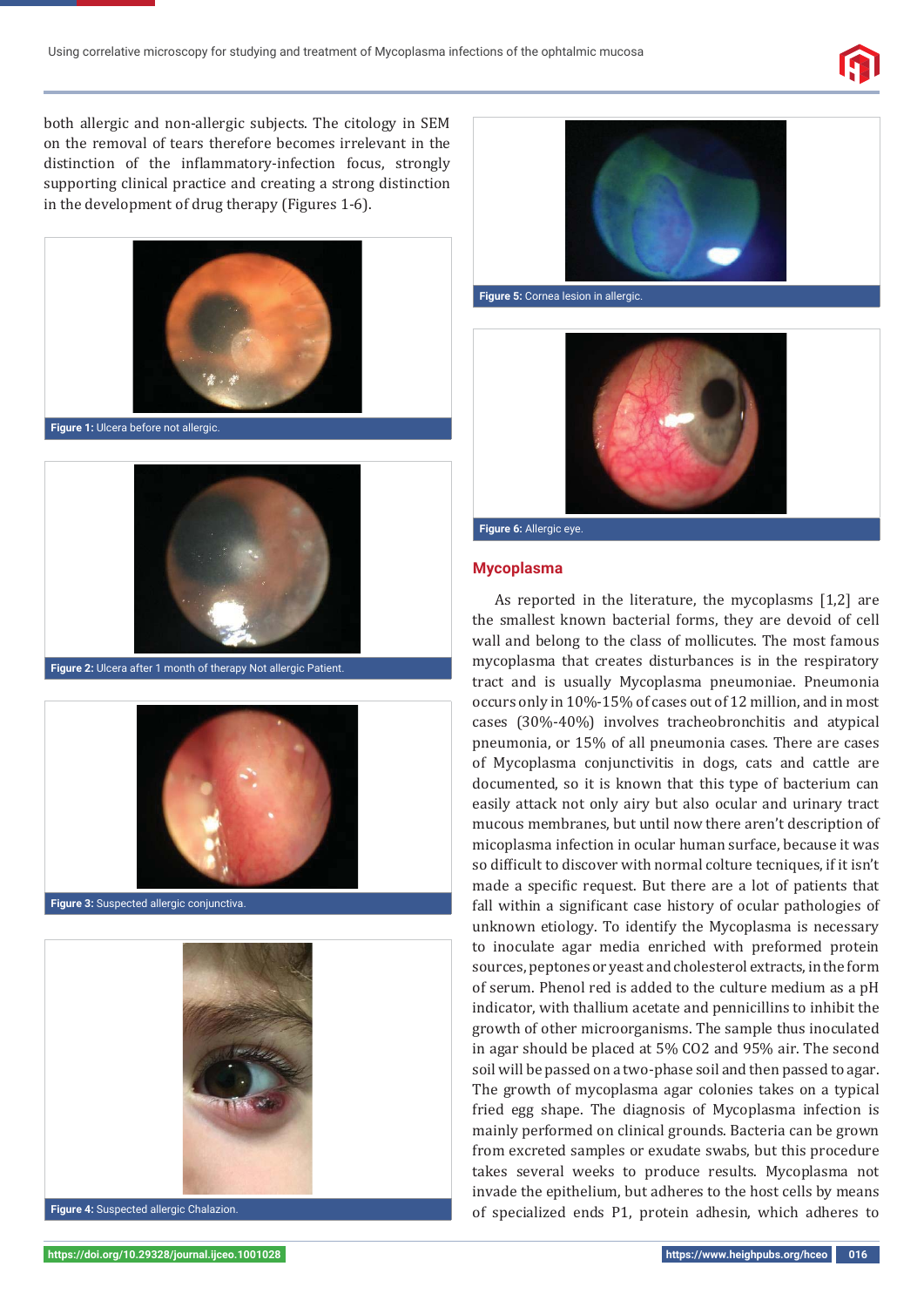neuraminic acid residues and is responsible for the virulence. Once adhered to the tissue they form hydrogen peroxide to dig the underlying mucosa. Some mycoplasmic antigens act as superantigens creating an aggravation of the pathology. There are a lot of methods to identify mycoplasma; starting to biomolecular methods (pCR number of options are available for conclusive detection of the presence of mycoplasmas in escretous fluid) to arrive at confocal vision, where they appear grouped in colonies with a typical fried egg appearance; but in our opinion the best practice is the Electron scanning microscopy, where individual colonial constituents can also be seen and often appear to interact parasitic with other bacterial forms. Under the SEM microscope, they are clearly visible as spherical elements with a diameter between 0.1 and 0.2 μm, often grouped in circular or dome-shaped aggregates or even in cluster formations. This tecnique can isolate and put in evidence mycoplasma infection without any particular clinical request and with a very short time of investigation considering timing of pCR and colture media grown.

## **Materials and methods**

#### **Cytological method**

The cytological sampling by scraping technique of the tarsal conjunctiva with a smooth spatula. The conjuctiva mucosal cells and all secretions were placed on slide (Super Frost Plus Menzel - Gläser, Thermo Scientific, Milan, Italy). The cells were then stained according to the panoptic method (3 min in pure May-Grunwald dye [Carlo Erba, Milan, Italy], 6 min in 50% May-Grunwald dye; 1 min in bidistilled water [Carlo Erba, Milan, Italy]; and 30 min in Giemsa solution [Carlo Erba, Milan, Italy] diluted 1:10 v/v). The slide was then covered with a #1 glass cover with dimensions of 24 x 50 mm and observed under an optical microscope (Nikon Eclipse 50i) at 100 x oil-immersion enlargement. The images were recorded using a Nikon DS1 camera and digitized using a NIS-D elements computer support. SEM method, applied to the practice of scraping cytology of the tarsal conjunctiva placed the secretion of the mucosa on a 13mm DIA round slide (Agar scientific). The sample of round slide is fixed in 2% gluteraldehyde, then washed in PBS at 7.4 pH for 15 min for 3 times; then treated in OSMIO 4% for 2h. Then the samples are 2 times washed in PBS at pH 7.4 [Carlo Erba, Milan, Italy] each at 30 min, finally the sample thus treated is dehydrated in alcohol at increasing concentrations; 30% at 25 min, 50% at 25 min, 70% at 20 min and 96% at 20 min for 2 times. Once dehydrated the sample is placed in critical-point CO2 (critical point at 31 °C and 73 atm) (Leica EM CPD300). The preparation was viewed in scanning microscopy with JEOL microscope supplied to the Department of Earth Sciences (DiSTAR) of the University Federico II of Naples. The treatment of the samples allowed to visualize at various magnifications the bacterial species colonizing the ocular mucosa and the typical inflammatory cells; moreover the culture has placed attention on the pathogens involved in the phlogosis of the

ocular mucosa of the patient under examination. The using of correlative microscopy put in evidence the correlation between flogosis cells (in evidence with classical citology most) and pathogens in specific Mycoplasma, (in evidence just with scanning electron microscopy); this technique facilitates the diagnosis and the therapeutic treatment.

## **Therapeutic treatment and results**

The patients performed therapeutic pharmacological treatments considering clinical history and the signs shown with the vision performed at the biomicroscope and in agreement with the results of the cytology carried out in SEM (Scanning electron microscopy). We noted that patients alleged allergic (Tables 1,4) respond differently to therapy than allergic patients (Tables 2,5) and not-allergic patients, in fact the latter solve the inflammatory phenomenon of infection in up to 4 months/1 year (Tables 3,6), while for alleged allergy putients and allergy the responses to therapy follow different rhythms, as described above. Therapy for allergic subjects: in accordance with clinical practices, it was made with antihistamines and low levels of cortisone 3, in combination with therapy with specific antibiotics for pathogens classified in SEM. Then galenic composition with ialuronic acid 3 ml and Tetracycline hydrochloride 30 mg 1 drop is administered every 3 hours for the eradication of mycoplasma for 30 days, fluconazole for systemic somministration, for 40 days and PHMB at 0.02% (distributed by sifi) for up to 1 week to eradicate the Acanthamoeba. This therapy is observed the



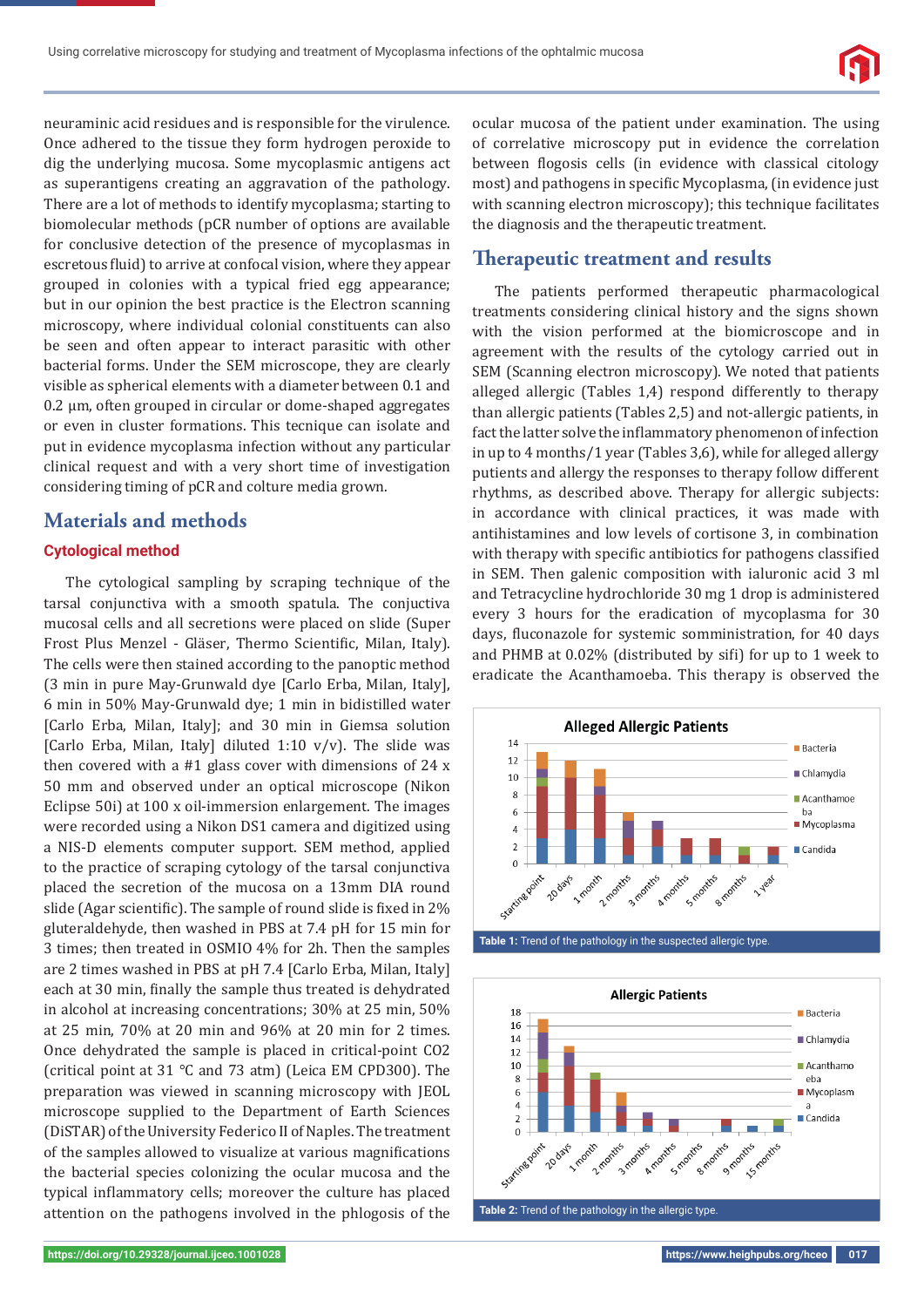

**Table 3:** Trend of the pathology in the not allergic type.







total eradication of pathogens in subjects declared to be notallergic within 4 months (Figure 7A,B), of starting treatment while a remitting cycle is observed with the onset of different pathogens in subjects with declared allergic habitus, and with an infectious cycle which is closed in the first 20 days of therapy, while a constant presence of mycoplasma [3,4] (Figure 8A-E), even at very low concentrations and a remitting cycle which, however, leads the patient to more lasting treatments over time and to moments of total remission of the symptoms that last even for months (Figure 9A,B).



**Figure 7:** A: mycoplasma expression in tissue. B: Candida and cocci.



**Figure 8:** A: Clamydia expression of extracellular forms like elementary corps linked cellular deflagration. B: Candida in spore. C: Mastocyte in degranulation activity. D: Cyst of Acanthamoeba. E: Mycoplasma expression in tissue.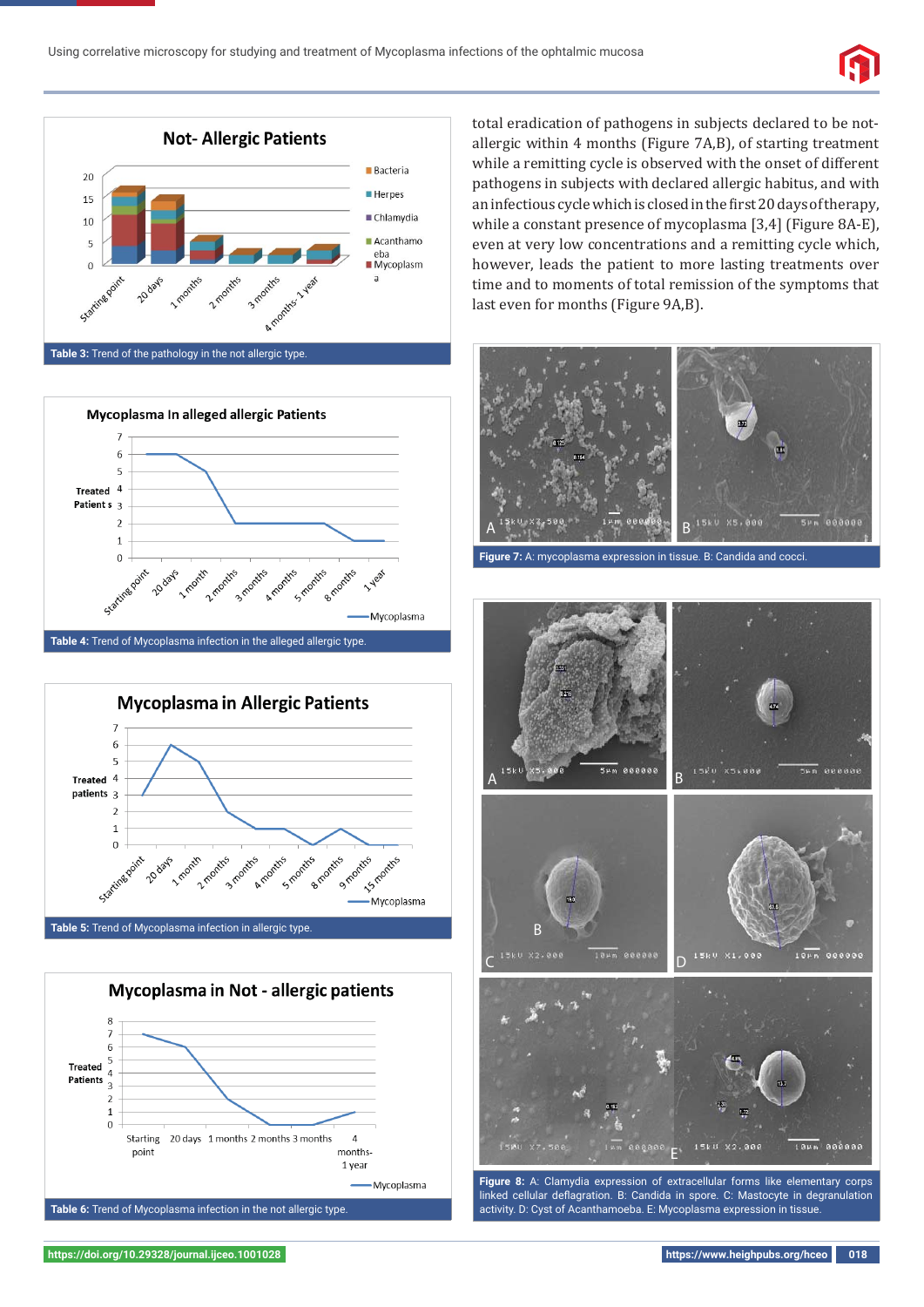

**Figure 9:** Mycoplasma expression in tissue. B: Limphocyte.

## **Discussion**

Based on the current literature and publications in the medical field and ophtalmology most, the superantigen function performed by Mycoplasma [5,6] is highlighted. The superantigen Mycoplasma function that explains the different behaviors of the subjects examinated. In fact, the patients belonging to the group of alleged allergic who did not present with tear IgE [7] as shown in the statistical graphs showed a constant, presence of the Mycoplasma, this has generated a chronic latent-type inflammation that manages to mimic an allergic-type response [7,8]. From our study we can understand that Mycoplasma has a pivotal role in infections, in fact it is a co-factor in all the described infectious typologies, but in particular in allergic and alleged allergic cases, it creates a phenomenon of stimulation of the immune system [9-12]. The role of superantigene in the case of mycoplasma [5,6] is a fact ascertained, but its presence at the level of the ocular mucosa has so far not been demonstrated except in vertebrate animals  $[2,9,10,13]$ , where it occupies most of the scientific literature, as a problem bearing in numerous conjunctivitis [9,13,14]. SEM, therefore, emphasizes the role of this pathogen and the need to identify its role in ocular pathologies. The interpretation of the data of our study leads to the conclusion that not only does it increase phlogosis, creating a phenomenon of hyperactivity of the immune system (see allergies), but it creates a constant inflammation so as to create a similar allergic response (see alleged allergic), where however, the inflammatory process is no longer supported by eosinophils [7] in the short period (1 year more or less) but by lymphocytic cells only, thus creating a False-allergic abitus [15]. Therefore now the question concerns the treatment of patients presenting Mycoplasma and its eradication; it has been seen that the Mycoplasma behaves differently in the three selected groups, in the nonallergic groups, when the injurious incipit is of high degree, this becomes an opportunistic pathogen, it is eradicated in a short time from the treatment carried out; in allergic patients instead it becomes amplifier and starting point for reinfection phenomena21 even at minimal concentrations; these patients show short periods of shortness, followed by brief periods of recurrence, until the end of the allergic inflammatory cycle. In false allergic patients, there is a constant presence of the Mycoplasma, a persistent activation of the immune system

is created [3,15], the mycoplasma becomes irritative spine and a nutritional focus for relapses until the natural end of their infective cycle. Therapeutic treatments must therefore be supported in these latter subjects with mild cortisone [3,16,17] in small quantities and therapies that go to eradicate the "primum movens" of the pathology, namely Mycoplasma [18-26].

### **Declaration**

#### **Ethical approval**

All procedures performed in studies involving human participants were in accordance with the ethical standards of the institutional national research committee and with the 1964 Helsinki declaration and its later amendments or comparable ethical standards.

## **References**

- 1. Rogozinski LE, Alverson BK, Biondi EA. Diagnosis and treatment of Mycoplasma pneumoniae in children. Minerva Pediatr. 2017; 69: 156-160. **PubMed:** https://www.ncbi.nlm.nih.gov/pubmed/28178776
- 2. Li P, Zhang Y, Li X, Zhou W, Li X, et al. Mycoplasma hyopneumoniae Mhp597 is a cytotoxicity, inflammation and immunosuppression associated nuclease. Vet Microbiol. 2019; 235: 53-62. **PubMed:** https://www.ncbi.nlm.nih.gov/pubmed/31282379
- 3. Choi YJ, Jeon JH, Oh JW. Critical combination of initial markers for predicting refractory Mycoplasma pneumoniae pneumonia in children: a case control study. Respiratory Research. 2019; 20: 1-9.
- 4. Hsieh CC, Tang RB, Tsai CH, Chen W. Serum interleukin-6 and tumor necrosis factor-alpha concentrations in children with Mycoplasma pneumonia. J Microbiol Immunol Infect. 2001; 34: 109-112. **PubMed:** https://www.ncbi.nlm.nih.gov/pubmed/11456355
- 5. Hodtsev AS, Choi Y, Spanopoulou E, Posnett DN. Posnett Mycoplasma Superantigen Is a CDR3-dependent Ligand for the T Cell Antigen Receptor. J Exp Med. 1998; 187: 319-327. **PubMed:** https://www.ncbi.nlm.nih.gov/pubmed/9449712
- 6. Proft T, Fraser JD. Bacterial superantigens. Clin Exp Immunol. 2003; 133: 299-306.
- 7. Forte R, Cennamo G, Del Prete S, Napolitano N, Farese E, et al. .Allergic conjunctivitis and latent infections. Cornea. 2009; 28: 839-842. **PubMed:** https://www.ncbi.nlm.nih.gov/pubmed/19654537
- 8. Doyle AD, Mukherjee M, LeSuer WE, Bittner TB, Pasha SM, et al. Eosinophil-derived IL-13 promotes emphysema. Eur Respir J. 2019; 53. **PubMed:** https://www.ncbi.nlm.nih.gov/pubmed/30728205
- 9. Kornspan JD, Tsur M, Tarshis M, Rottem S, Brenner T. Mycoplasma hyorhinis induces proinflammatory responses in mice lymphocytes. J Basic Microbiol. 2015; 55: 679-684. **PubMed:** https://www.ncbi.nlm.nih.gov/pubmed/25042355
- 10. Schaunaman N, Sanchez A, Dimasuay G, Pavelka N, Alam R, et al. Interleukin 1 Receptor-Like 1 (IL1RL1) Promotes Airway Bacterial and Viral Infection and Inflammation. Infection and Immunity. 2019; 87.
- 11. Jeong YC, Yeo MS, Kim JH, Lee HB, Oh JW. Mycoplasma pneumoniae infection affects the serum levels of vascular endothelial growth factor and interleukin-5 in atopic children. Allergy Asthma Immunol Res. 2012; 4: 92-97.

**PubMed:** https://www.ncbi.nlm.nih.gov/pubmed/22379604